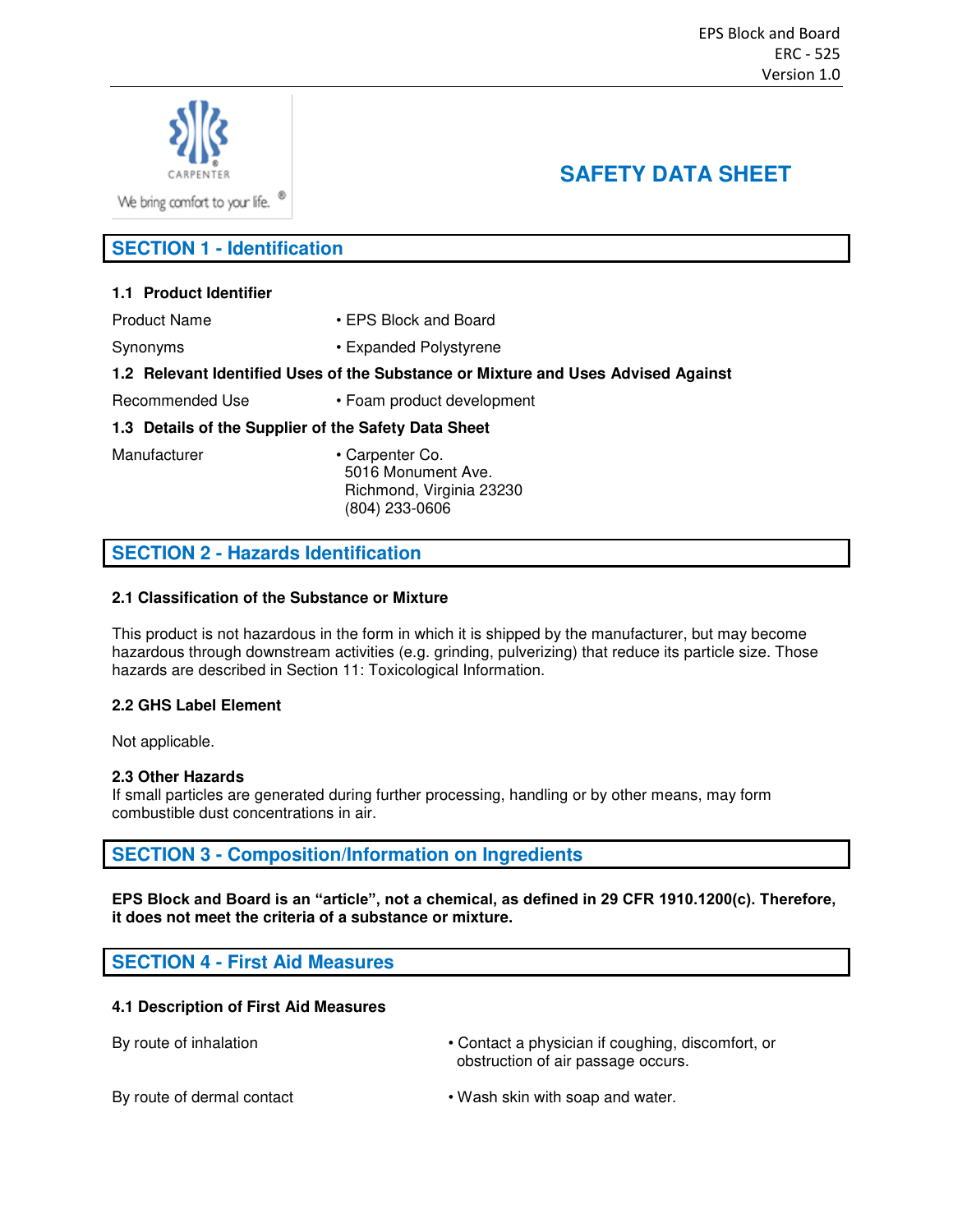By route of eye contact **Fig. 2018** • If contact with material occurs flush eyes with water.

By route of ingestion **Fig. 2 •** If more than a mouthful is swallowed, give 1 to 2 glasses of water. Seek medical attention.

# **SECTION 5 - Firefighting Measures**

#### **5.1 Extinguishing Media**

Suitable Extinguishing Media **•** Dry chemical, foam, carbon dioxide, water fog or fine spray. Do not use direct water spray.

Unsuitable Extinguishing Media • No data available.

#### **5.2 Special Hazards Arising From the Substance or Mixture**

• Once ignited, urethane foam is difficult to extinguish. Foam fires that appear to be extinguished may smolder and re-ignite. Always have fire officials determine whether a fire has been extinguished.

## **5.3 Special Protective Actions for Firefighters**

**•** Wear positive pressure self-contained breathing apparatus (SCBA). Once ignited, urethane foam will burn rapidly, releasing great heat and consuming oxygen at a high rate. In an enclosed space the resulting deficiency of oxygen will present a danger of suffocation to the occupants. Hazardous gases released by the burning foam can be incapacitating or fatal to human beings if inhaled in sufficient quantities.

# **SECTION 6 - Accidental Release Measures**

#### **No data available**

# **SECTION 7: Handling and Storage**

#### **7.1 Precautions for Safe Handling**

- Keep away from heat and ignition sources.
- Minimize dust generation and accumulation.
- No open flames, no sparks and no smoking.
- Routine housekeeping should be instituted to ensure that dusts does not accumulate on surfaces.

#### **7.2 Conditions for Safe Storage, Including any Incompatibilities**

| Storage           | • Maintain adequate sprinkler protection where large<br>volumes of foam are kept. Check for compliance with<br>insurance regulations, local building codes or other<br>legal requirements. Maintain aisle space to permit<br>access for fire-fighting equipment and personnel to all<br>foam storage areas. |
|-------------------|-------------------------------------------------------------------------------------------------------------------------------------------------------------------------------------------------------------------------------------------------------------------------------------------------------------|
| Incompatibilities | • Aromatic solvents, strong oxidizing agents.                                                                                                                                                                                                                                                               |
| Other Information | • Be aware that terms sometimes used to describe                                                                                                                                                                                                                                                            |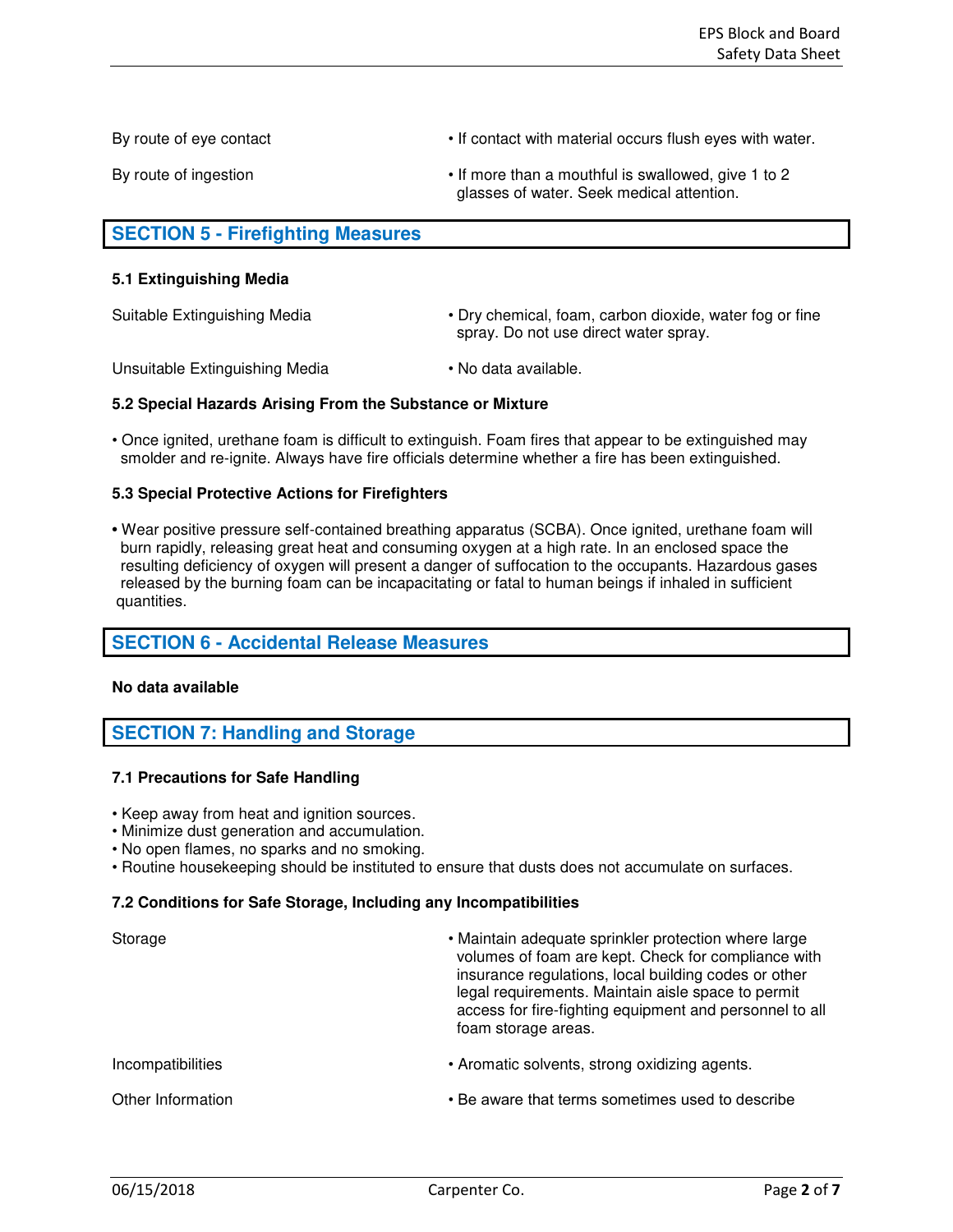polyurethane foam, like "fire retardant" and "flame resistant", do not mean fire safety under all conditions. Flammability ratings from small-scale laboratory tests are not to be taken as an indication of the materials' behavior under actual fire conditions.

# **SECTION 8: Exposure Controls/ Personal Protection**

| • OSHA has established PEL values of 15 milligrams per<br>meters cubed for total dust and 5 milligrams per meters<br>cubed of respirable dust (8-hour TWA) for such<br>particulates.                                                                                                                                                                                                                                                                                                                                            |
|---------------------------------------------------------------------------------------------------------------------------------------------------------------------------------------------------------------------------------------------------------------------------------------------------------------------------------------------------------------------------------------------------------------------------------------------------------------------------------------------------------------------------------|
|                                                                                                                                                                                                                                                                                                                                                                                                                                                                                                                                 |
| • Ensure that dust handling systems (such as exhaust<br>ducts, dust collectors, vessels and processing<br>equipment) are designed in a manner to prevent the<br>escape of dust into the work area (i.e., there is not<br>leakage from the equipment). It is recommended that<br>dust control equipment such as local exhaust<br>ventilation and material transport systems involved in<br>handling of this product contain explosion relief vents or<br>an explosion suppression system or an oxygen-<br>deficient environment. |
| • Unless exposure to foam dust is anticipated, dust<br>masks, goggles, and gloves are not required.                                                                                                                                                                                                                                                                                                                                                                                                                             |
| • None required under normal use.                                                                                                                                                                                                                                                                                                                                                                                                                                                                                               |
| • Wear suitable working clothes. Long sleeves are<br>recommended if arms are repeatedly rubbed against<br>foam.                                                                                                                                                                                                                                                                                                                                                                                                                 |
| • No data available.                                                                                                                                                                                                                                                                                                                                                                                                                                                                                                            |
| • Use near eyewash station and safety shower.                                                                                                                                                                                                                                                                                                                                                                                                                                                                                   |
|                                                                                                                                                                                                                                                                                                                                                                                                                                                                                                                                 |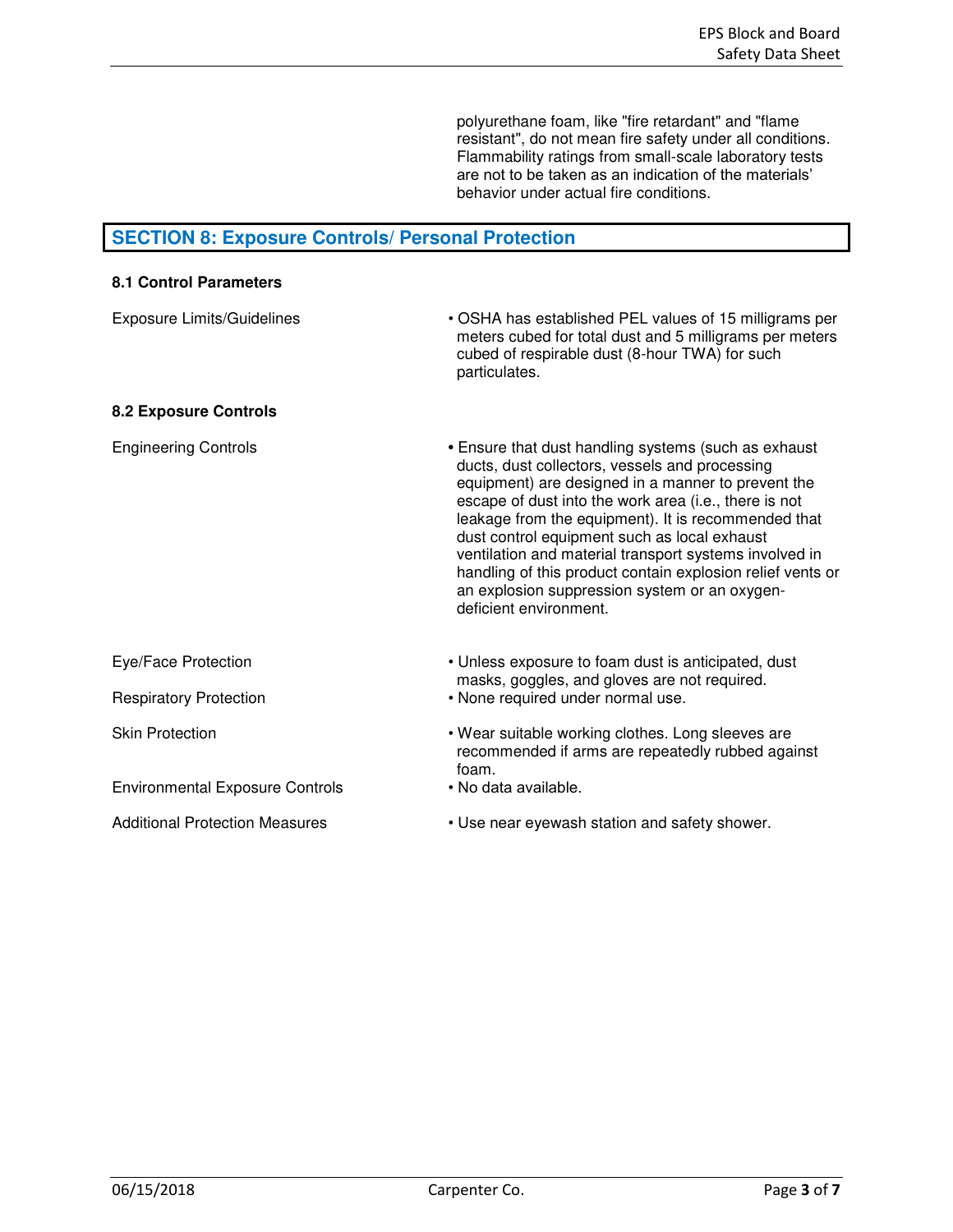# **SECTION 9: Physical and Chemical Properties**

# **9.1 Information on Physical and Chemical Properties**

| <b>Material Description</b>            |                        |                                      |                                   |  |  |
|----------------------------------------|------------------------|--------------------------------------|-----------------------------------|--|--|
| <b>Physical Form</b>                   | · Solid                | Odor                                 | · Slight hydrocarbon<br>odor      |  |  |
| Appearance                             | · No data available    | Odor Threshold                       | · No data available               |  |  |
| Color                                  | • White                |                                      |                                   |  |  |
| <b>General Properties</b>              |                        |                                      |                                   |  |  |
| <b>Boiling Point</b>                   | • Not measurable       | <b>Melting Point</b>                 | • Not measurable                  |  |  |
| <b>Decomposition Temperature</b>       | • No data available    | рH                                   | • Not measurable                  |  |  |
| Density                                | • 1 to 10 $lb(s)/ft^3$ | <b>Water Solubility</b>              | $\cdot$ Low                       |  |  |
| Solvent Solubility                     | · No data available    | Viscosity                            | • No data available               |  |  |
| <b>Explosive Properties</b>            | • No data available    | <b>Oxidizing Properties</b>          | • No data available               |  |  |
| <b>Decomposition Temperature</b>       | • Not measurable       | Specific Gravity/Relative<br>Density | $\cdot$ <1.0 (H <sub>2</sub> O=1) |  |  |
| <b>Volatility</b>                      |                        |                                      |                                   |  |  |
| Vapor Pressure                         | • Not measurable       | <b>Vapor Density</b>                 | • Not measurable                  |  |  |
| <b>Evaporation Rate</b>                | • Not measurable       | VOC (Vol.)                           | • No data available               |  |  |
| Volatiles (Vol.)                       | • No data available    |                                      |                                   |  |  |
| <b>Flammability</b>                    |                        |                                      |                                   |  |  |
| <b>Flash Point</b>                     | • No data available    | LEL                                  | • No data available               |  |  |
| UEL                                    | • No data available    | Flammability (solid, gas)            | . WILL BURN IN FIRE               |  |  |
| Auto-ignition Temperature              | $\cdot$ >800°F         |                                      |                                   |  |  |
| Environmental                          |                        |                                      |                                   |  |  |
| Octanol/Water Partition<br>Coefficient | • Not measurable       |                                      |                                   |  |  |

## **9.2. Other Information**

No additional information available

# **SECTION 10: Stability and Reactivity**

#### **10.1 Reactivity**

No dangerous reaction known under conditions of normal use.

#### **10.2 Chemical Stability**

Stable under normal conditions.

# **10.3 Possibility of Hazardous Reactions**

No data available.

# **10.4 Conditions to Avoid**

Prolonged exposure to temperatures in excess of 240 degrees Fahrenheit may cause some loss of volatile components. Do not expose urethane foam to open flames or any other direct or indirect high temperature ignition sources such as burning operations, welding, space heaters or naked lights.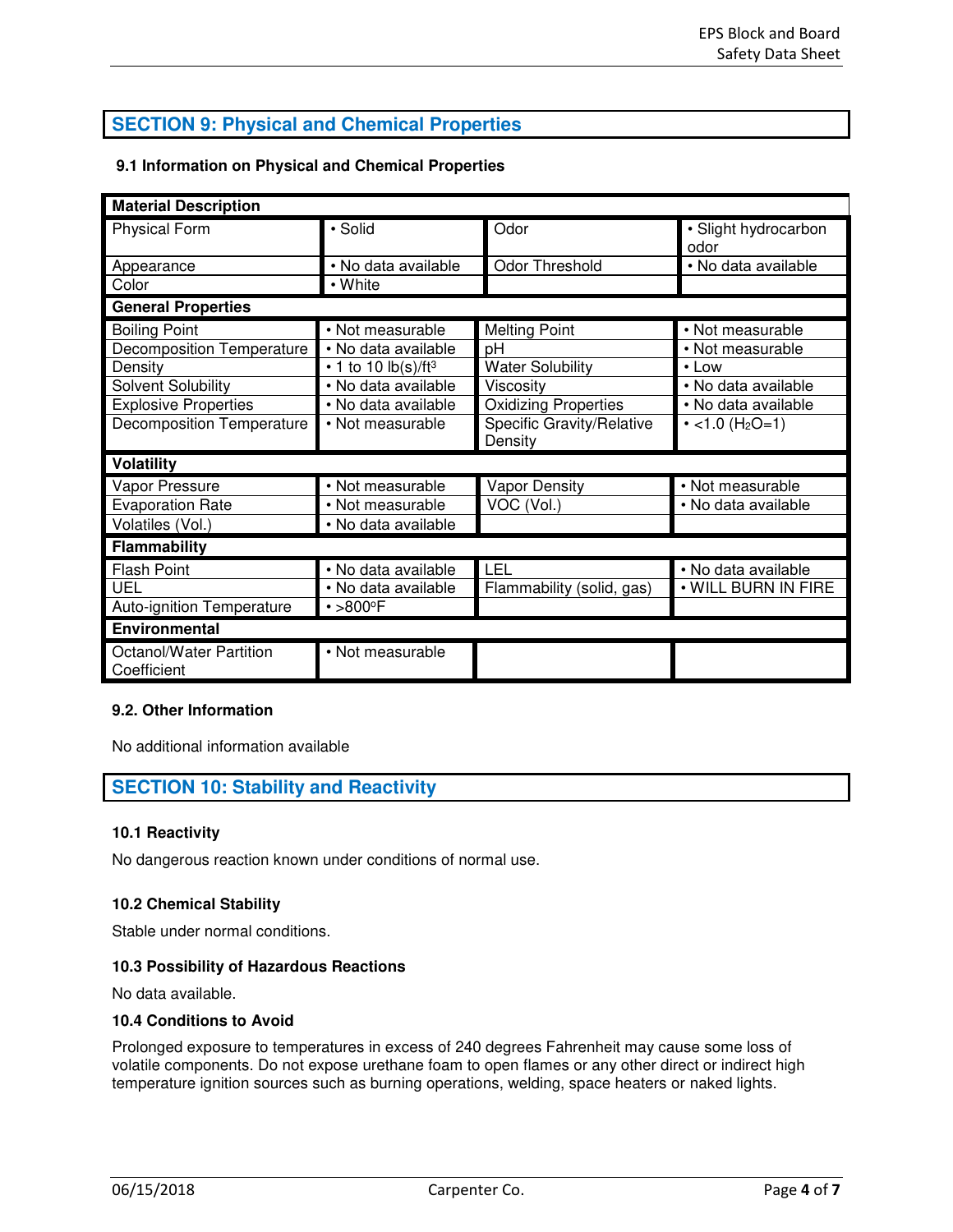### **10.5 Incompatible Materials**

No data available.

## **10.6 Hazardous Decomposition Products**

No data available.

# **SECTION 11: Toxicological Information**

## **11.1 Information on Toxicological Effects**

No data available.

## **11.2 Potential Health Effects**

| <b>Inhalation</b> |                  |                                                                                                                                                                                                                                     |
|-------------------|------------------|-------------------------------------------------------------------------------------------------------------------------------------------------------------------------------------------------------------------------------------|
|                   | Acute            | • Foam dust generated from such operations as continuous<br>grinding or buffing can create nuisance particulates, which can<br>cause irritation to the respiratory tract or even lung infection,<br>airway obstruction or fibrosis. |
|                   | Chronic          | • None known.                                                                                                                                                                                                                       |
| <b>Skin</b>       |                  |                                                                                                                                                                                                                                     |
|                   | Acute<br>Chronic | • Under normal conditions of use, no health effects are expected.<br>• None known.                                                                                                                                                  |
| Eye               |                  |                                                                                                                                                                                                                                     |
|                   | Acute<br>Chronic | • Foam dust can cause eye irritation.<br>• None known.                                                                                                                                                                              |
| Ingestion         |                  |                                                                                                                                                                                                                                     |
|                   | Acute<br>Chronic | • Under normal conditions of use, no health effects are expected.<br>• None known.                                                                                                                                                  |

# **SECTION 12: Ecological Information**

#### **12.1 Toxicity**

No data available

#### **12.2 Persistence and Degradability**

No data available

#### **12.3 Bioaccumulative Potential**

No data available

# **12.4 Mobility in Soil**

No data available

# **12.5 Other Adverse Effects**

No data available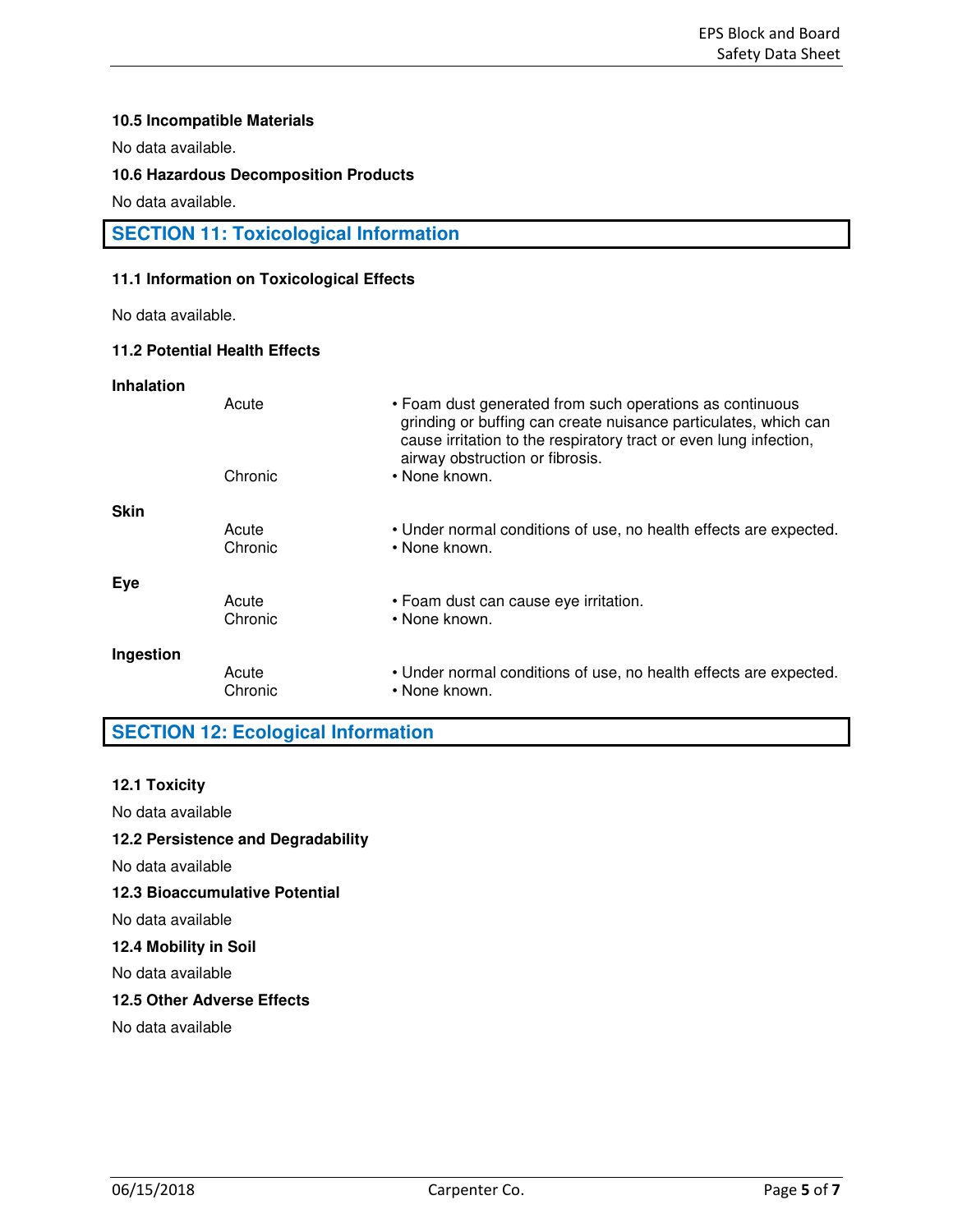# **SECTION 13: Disposal Considerations**

# **13.1 Waste Disposal Method**

#### Product Waste

- Do not dump into any sewers, on the ground, or into any body of water.
- All disposal methods must be in compliance with Federal, State/Provincial, and local regulations.

#### Packaging Waste

• Dispose of content and/or container in accordance with local, regional, national, and/or international regulations.

# **SECTION 14: Transport Information**

## **U.S. DOT/IATA/IMDG**

Not regulated as hazardous for shipment.

# **SECTION 15: Regulatory Information**

## **15.1 Regulatory Status**

**CERCLA Hazardous Substances (40 CFR 302):** None reportable.

**SARA 311/312:** None reportable.

**SARA 313:** None reportable.

#### **15.2 US State Regulations**

**WARNING:** This product can expose you to chemicals including Styrene, which is known to the State of California to cause cancer. For more information go to [www.P65Warning.ca.gov](http://www.p65warning.ca.gov/)

#### **15.3 International Inventories\***

**United States:** All components of this product are listed on the TSCA inventory.

# **SECTION 16: Other Information**

#### **16.1 NPCA/HMIS RATINGS**

Health: 1 Flammability: 1 Reactivity: 0

### **16.2 EU CLP Relevant Phrases**

S 24/25 Avoid contact with skin and eyes.